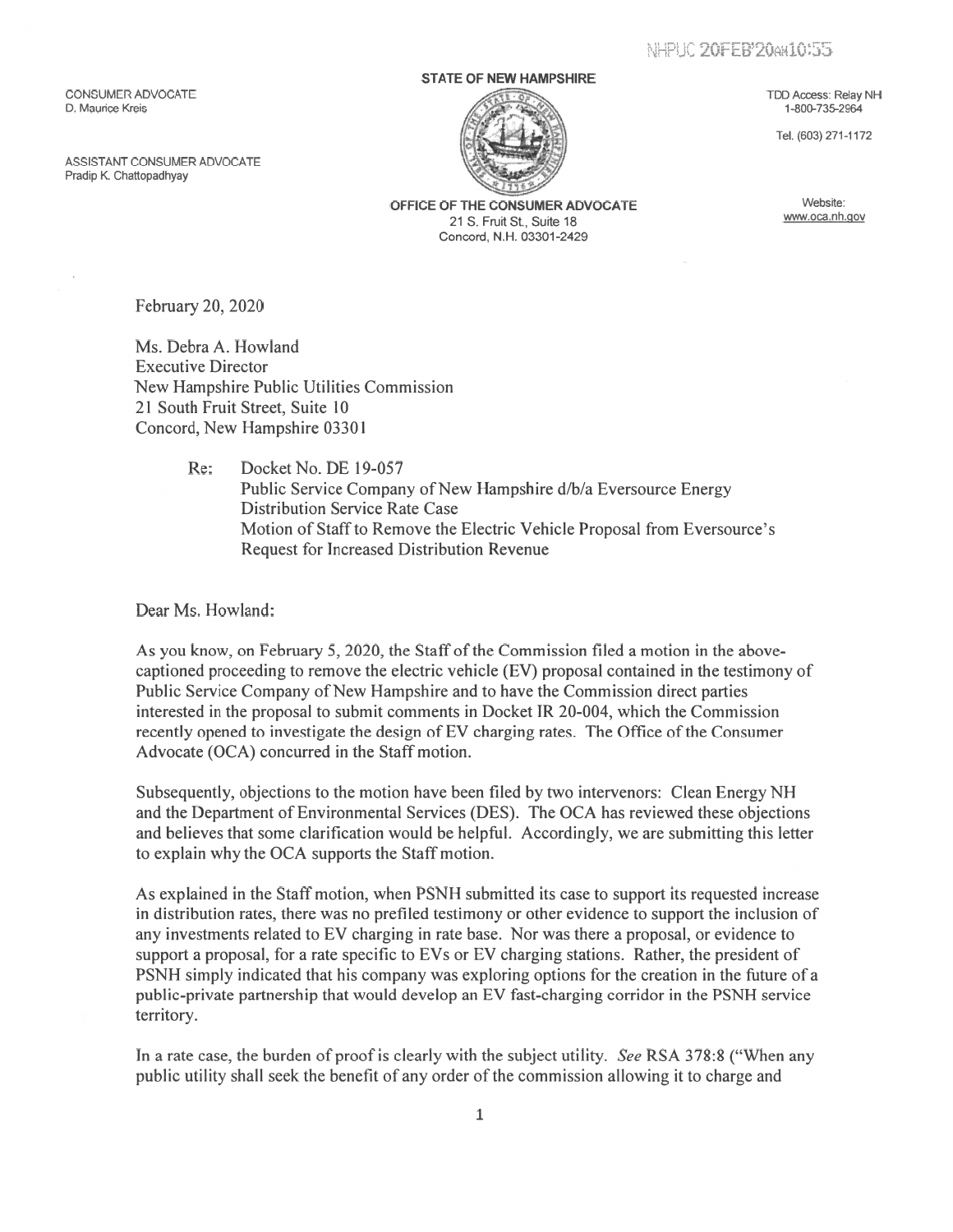collect rates higher than charged at the time said order is asked for, the burden of proving the necessity ofthe increase shall be upon such applicant."). To the extent PSNH seeks to include costs or rate designs related to EVs or EV charging in the rates to be approved in this proceeding, the failure to suppor<sup>t</sup> such <sup>a</sup> reques<sup>t</sup> in its case in chief means PSNH cannot sustain its burden of proof on these questions. In essence, the pending Staff motion is akin to a request in civil court for summary judgment as a matter of law on these questions given the lack of any genuine issue ofmaterial fact. Indeed, it is far from clear whether PSNH is even truly seeking an order in this docket on the subjects of EVs or EV charging. In the view of the OCA, the cursory discussion of EV charging infrastructure in PSNH's testimony is, like the two pilot projects also touted in the company's initial filing (the Westmoreland battery storage pilot and the Durham microgrid, both dropped from the rate case by agreement of PSNH), merely a publicity stunt intended to distract public and Commission attention from the more drastic and unpalatable aspects ofwhat the Company is requesting.

Assuming, arguendo, that an intervenor could use this rate case to cause the Commission to order PSNH to make EV-related investments or implement EV-speciflc rate designs, that too is no longer possible now that all parties have submitted their written testimony. By rule, <sup>a</sup> party seeking relief before the Commission "shall bear the burden of proving the truth of any factual proposition by a preponderance of the evidence." N.H. Code Admin. Rules Puc 203.25.

According to the prefiled testimony of the DES, the purpose of its testimony is "to recommend that Eversource include a proposal for an EV time of use (TOU) rate for the residential sector, and that <sup>a</sup> separate mechanism, possibly <sup>a</sup> different rate or customer class designed to overcome the disincentive for investment in DCFC [i.e., fast-charging infrastructurej due to demand charges, be considered." Testimony of Rebecca Ohler and Christopher Skoglund (Tab 72, December 31, 2019) at 3, lines 10-13 (emphasis added). Although this submission offers <sup>a</sup> detailed and persuasive case in favor of increased reliance on EVs, the DES does not itself make, much less support, a specific proposal for either EV investments or EV rate design.

Similarly, Clean Energy NH and ChargePoint, Inc. witness Kevin Miller "evaluate[s] the capital investment proposed by Public Service Company of New Hampshire" and pronounces it "generally consistent with emerging best practices in utility EV charging programs," Testimony of Kevin Miller (Tab 65, December 20, 2019) at 3, lines 13-16 and 4, lines 14-15, without acknowledging that PSNH stated only that it was "exploring options" for such a \$2 million investment, Testimony of William J. Quinlan (Tab 17, May 28, 2019) at Bates page 53, lines 3-7. As with the DES witnesses, Mr. Miller offers <sup>a</sup> persuasive policy case for <sup>a</sup> theoretical investment by PSNH in EV charging infrastructure, but this is not the same as providing evidence of a specific proposal for the Commission to consider and deem <sup>a</sup> prudent investment.

In opposing Staffs motion Clean Energy NH addresses none ofthese evidentiary deficiencies but argues instead that it "makes no sense" to do as Staff suggests given that "other parties have decided to intervene and expend their resources on this issue for the pas<sup>t</sup> seven months." Clean Energy NH Objection to Staff Motion (Tab 77, February 12, 2020) at 2-3.<sup>1</sup> The DES objection claims that

<sup>&</sup>lt;sup>1</sup> Oddly, given that the Miller testimony focuses on the desirability of PSNH investment in charging infrastructure, it now appears that what Clean Energy NH actually seeks is not approval of such an investment but that the Commission condition the approval of any rate increase on PSNH "filing  $\dots$  an EV charging rate within a defined